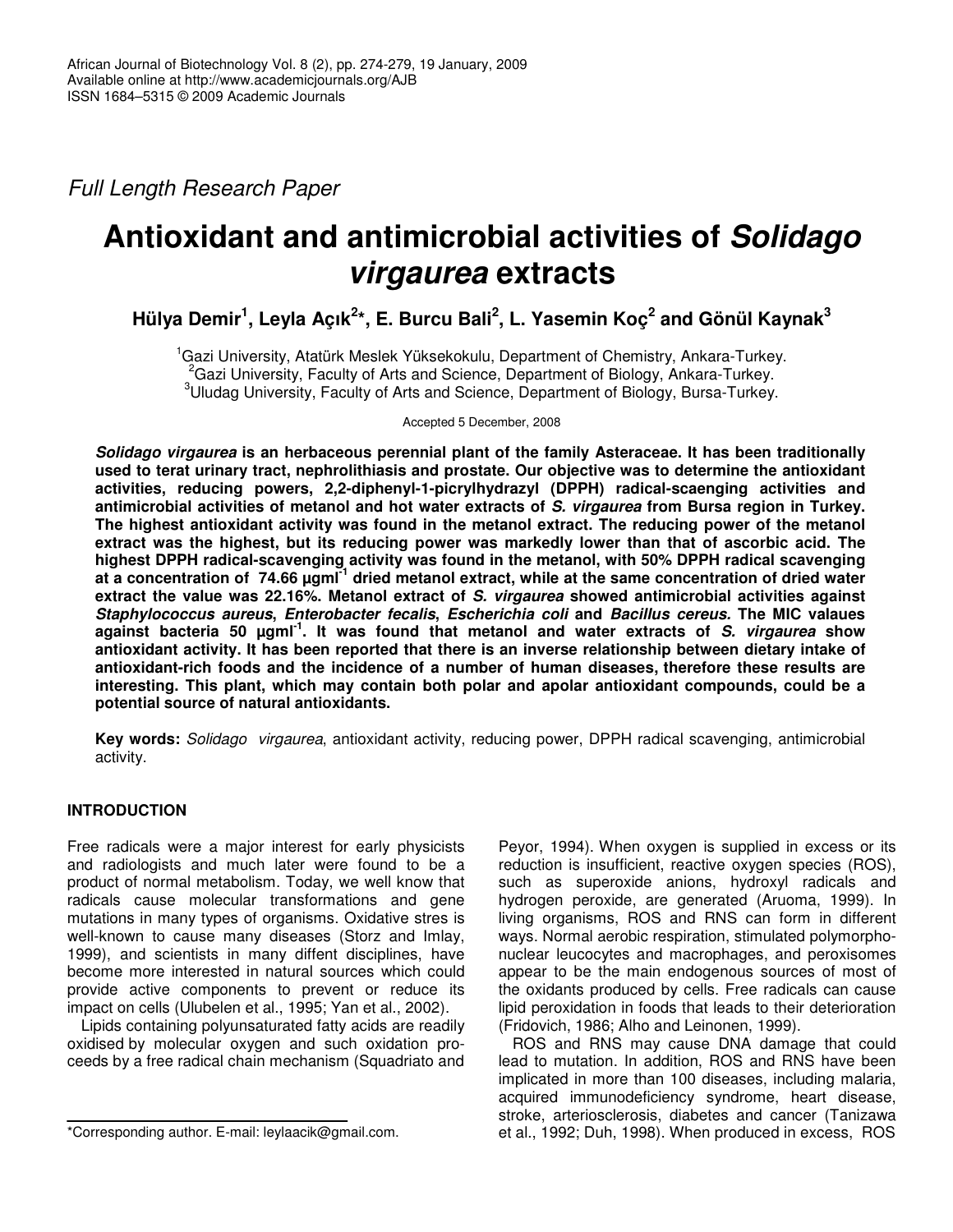can cause tissue injury, whilst tissue injury can itself cause ROS generation. Nevertheless, all aerobic organisms, including human beings, have antioxidant defences that protect against oxidative damage, and numerous damage removal and repair enzymes to remove or repair damaged molecules. However, the natural antioxidant mechanisms can be inefficient, hence dietary intake of antioxidant compounds becomes important (Duh, 1998; Terao et al., 1994; Espin et al., 2000; Halliwell, 1994).

In order to prolong the storage stability of foods and to reduce damage to the human body, synthetic antioxidants are used for industrial processing. But according to oxicologists and nutritionists, side effects of some synthetic antioxidants, such as butylated hydroxyanisole (BHA) and butylated hydroxytoluene (BHT), are of concern. For example, these substances can show carcinogenic effects in living organisms (Branien, 1975; Ito et al., 1983). From this point of view, governmental authorities and consumers are concerned about the safety of food and about the potential effects of synthetic additives on health.

*S. virgaurea* is an herbaceous perennial plant of the family Asteraceae. It is grown as a garden flower with many different cultivars. It flowers profusely in late summer (Thiem and Goslinska, 2002). It has been traditionally used to terat urinary tract, nephrolithiasis and prostate. Antimicrobial, antimycotic, anti-inflammatory, analgetic, anticancerogenic, sedative, and hypotensive activities for naturally growing plant have been also reported (Thiem and Goslinska, 2002).

In the pesent study the antioxidant activities, reducing powers and DPPH radical-scavenging activities of metanol and hot water extracts of *S*. *virgaurea* were determined. It was also interesting to find out whether it possesses antimicrobial activity and whether there is any connection between the antioxidant and antimicrobial activities of these extracts.

#### **MATERIALS AND METHODS**

#### **Preparation of extracts and their solutions**

*S. virgaurea* young shoots with leaves were harvested in October in the Bursa-Uludağ Kaplıcakaya around and left on bench to dry. A dried sample (10 g) was chopped into small pieces using a blender. Metanol extraction was performed in a soxhlet apparatus until the refluxed solvent became colourless. Extraction was followed by filtration through Whatman No 1 filter paper and evaporation of the filtrate to dryness at 30°C in the Büchi V-700 rotary vacuum evaporator.

The dry residue was mixed with 150 ml of metanol in a screwcapped Erlenmeyer flask and placed on a Nüve SL 350 shaker (Nüve, Ankara, Turkey) to obtain an metanol extract. Extraction was repeared until the solvent became colourless; 200 ml of metanol was used in total. The combined extracts were filtered through Whatman No 1 filter paper and evaporated to dryness at 40 $^{\circ}$ C in the Büche V-700 rotary vacuum evaporator.

The residue obtained after filtration was left in a dark place at

room temperature to dry, then extracted with 150 ml of boiling distilled water. This extract was filtered and the filtrate was freezedried in a Labconco 117 freeze-dryer at 5 m Hg and -50°C. The dried samples of all the extracts were stored under nitrogen at 4  $^{\circ}$ C until use.

For antioxidant activity measurements, dried extract solutions were prepared by dissolving 20 mg of dried exctract in 20 ml of solvent. Although the same solvent were used for all the assays, concentrations differed from assay to assay as described below. There was no detectable effect of the solvents on any measured activity, as established by control experiments in which solvents containing no extract were used in the assays.

In all cases, three independent experiments, each with duplicate measurements, were performed. The results shown are the means of these measurements.

#### **Reducing power**

This was determined as described previously (Yıldırım et al., 2000). Briefly, the extract  $(50 - 500 \mu q)$  in 1 ml of the correspoding solvent was mixed with 2.5 ml of phosphate buffer (0.2 M, pH 6.6) and 2.5 ml of potassium ferricyanide ( $K_3Fe(CN)_6$ ; 10 gl<sup>-1</sup>), then the mixture was incubated at 50°C for 30 min. Afterwards, 2.5 ml of trichloroacetic acid (100  $gI^{-1}$ ) was added to the mixture, which was then centrifuged at 2000 x g for 10 min. Finally, 2.5 ml of the supernatant solution was mixed with 2.5 ml of distilled water and 0.5 ml of FeCl<sub>3</sub>  $(1gl<sup>-1</sup>)$  and the absorbance was measured at 700 nm. Increased absorbance of the reaction mixture indicated increased reducing power.

#### **DPPH radical-scavenging activity**

This was determined according to the Blois (Blois, 1958) method with a slight modification. Brifty, 1 ml of a 0.781 mM solution of DPPH radical in methanol was mixed with 3 ml of extract solution in metanol (containing  $50 - 400 \mu$ g of dried extract), and after 30 min the absorbance was measured at 517 nm. This activity is given as % DPPH radical scavenging calculated according to the following equation: % DPPH radical scavenging =  $[(control)$  absorbance extract adsorbance)/control absorbance] x100

#### **Antioxidant activity**

This was determined according to the thiocyanate method. Briefly, a 0.02 M linoleic acid (Fluka) emulsion was prepared by mixing 0.28 g of linoleic acid with an equal amount of Tween 20 (Fluka) in 50 ml of 0.02 M, pH 7.0 Phosphate-buffered saline. Afterwards, the required amount of extract solution (containing 50 – 150 µg of dried extract) was mixed with 2.5 ml of 0.02 M linoleic acid emulsion and the final volume was adjusted to 5 ml with phosphate-buffered saline (0.02 M, pH 7.0) in a test tube. The mixtue was then incubated in darkness at  $37^{\circ}$ C. The amount of peroxide was determined, by reading the absorbance at 500 nm after colouring with  $FeCl<sub>2</sub>$  and thiocyanate, at intervals during incubation (Yen and Chen, 1995).

## **Antimicrobial activities**

Two technique were used to test the microbial activity of the *S. virgaurea* methanol exract agar disc diffussion (Ilhan et al., 2006) and agar well difussion technique (Parekh and Chanda, 2007) against reference bactrial strains *Staphylococcus aureus* ATCC 25923, *Pseudomonas aeruginosa* ATCC 27853, *Escherichia coli*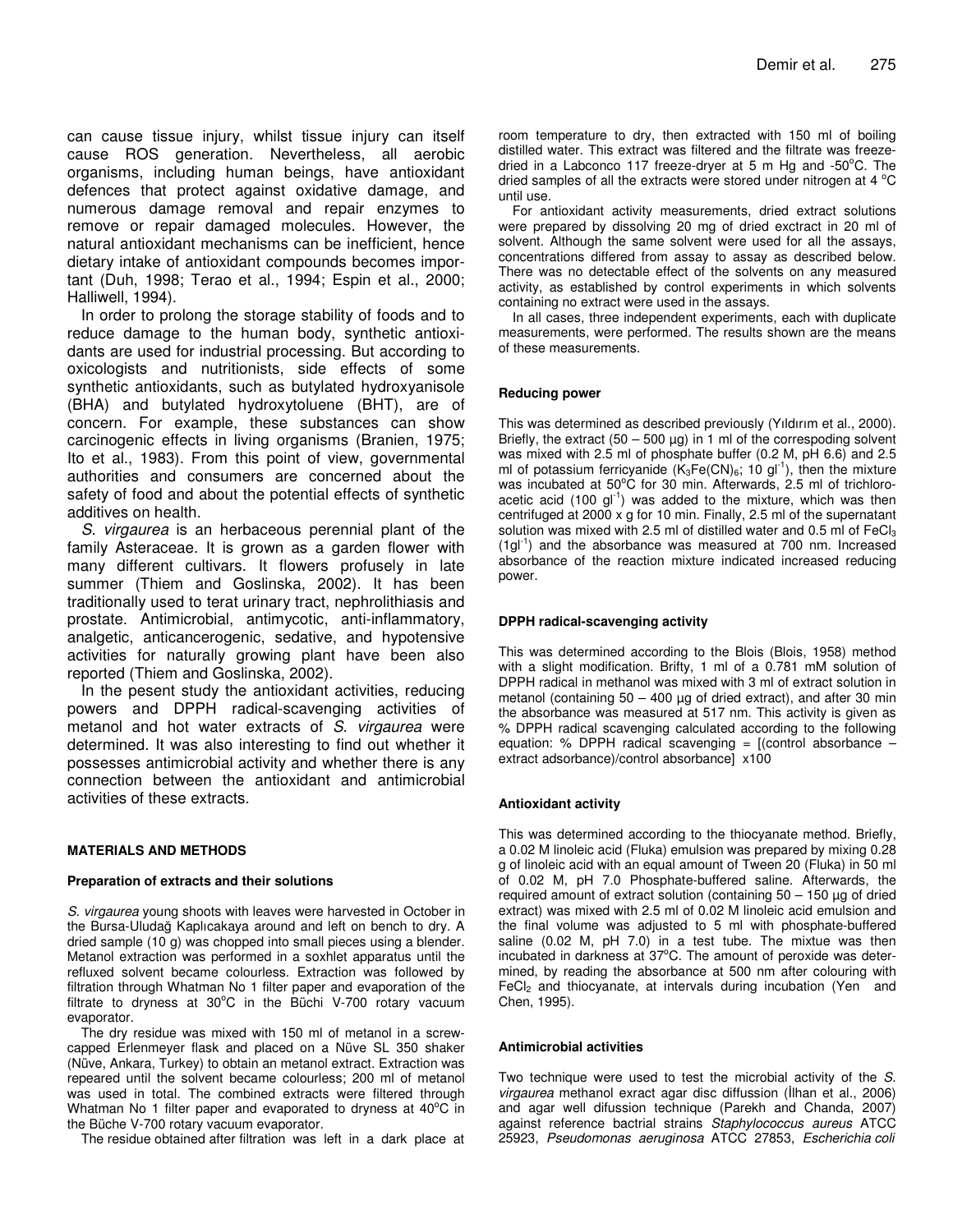*ATCC* 35218, *Escherichia coli ATCC* 25922, *Bacillus subtilis* ATCC 29213, *Bacillus cereus* NRLL B-3008, *Enterobacter fecalis* ATCC 292112 and five different clinical *Klebsiella pnemonia* isolates resistance to cloramfenicol. The strain *Candida albicans* and *Candida tropicalis* were also used for testing.

### **Agar well diffusion**

The metanol extract of *S. virgaurea* was carried out by the agar diffusion method (İlhan et al., 2006). Cultures (mentioned above) were grown exponential phase in nutrient broth at 37°C for 18 h and adjusted to final concentration  $10^8$  cfu/ml by diluting fresh cultures and comparison to McFarland density. Medium was prepared and mixed with culture suspension and poured into plates. The wells with 6.0 mm diameter were made. The test compound was added to the well. The plates were incubated at 37 °C for 24 h. The diameter of inhibition zone was measured in mm.

#### **Diffussion method**

The metanol extract of *S. virgaurea* was carried by the diffusion method (Parekh and Chanda, 2007). 100 µl of bacteria (containing  $10^8$  CFU/ml) were incubated in nutrient broth agar at 37 $^{\circ}$ C for 24 h (30 $^{\circ}$ C 48 h for fungi). The dics (6 mm) was saturated with 10  $\mu$ l of the extract allowed to dry for two hours at  $4^{\circ}$ C and was introduced on the top inoculated agar plate. After incubation the diameters of inhibition zones were measured in mm. Gentamycin and Amphicilin were used as positive controls. All the experiment were repeated three times.

## **MIC**

The minimol inhibitory concentration (MIC) the *S. virgaurea* metanol extract was determined based on a microdilution method (Bayati and Sulaiman, 2008). The dissolvent extract were diluted to the highest concentration to be tested, 50 µl of NB was distrubuted. 2nd to the tubes. A volume of 100 µl from methanol extract was pipetled into the 1st tube and then 50 µl of dilution was transferred from the 2nd to the 12th tubes. In brief, seven tubes were prepared by pipeting into each tubes 95 µl of Mueller Hinton Broth and 5 µl of inocula. 100 µl from the exract (100 mg/ml) was added into the first tube. Then, 100 µl from their serial dilutions was transferred into the other tubes. The final volume in each tubes was 200 µl. Negative and positive control were included. After shaking tubes were incubated at 37°C for 24 h (bacteria) and at 30°C for 48 h for fungi. Microbial growth was determined.

## **RESULTS AND DISCUSSION**

### **Reducing power**

The reducing powers of the methanol and water extracts increased as the amount of extract increased (Figure 1). To compare the reducing powers of these extracts with that of a known reducing reagent (Meir et al., 1995), the reducing powers of 500 µg extracts (corresponding to a final concentration of 50  $\mu$ gml<sup>-1</sup>) and ascorbic acid were measured. As can be seen in Table 1, the reducing powers of all the extracts were much lower than that of ascorbic acid, although they were higher than that of the control. The reducing power of a compound is related to



**Figure 1.** Comparison of reducing powers of methanol and water extracts of metanol and water extracts of *S. virgaurea.* Results are means of three different experiments in each of which two measurements were made.

|  | <b>Table 1.</b> Comparison of reducing powers of ascorbic acid S. |  |  |  |  |
|--|-------------------------------------------------------------------|--|--|--|--|
|  | <i>virgaurea</i> extract.                                         |  |  |  |  |

| <b>Sample</b>   | Absorbance (700 nm) |  |  |
|-----------------|---------------------|--|--|
| Control         | $0.012 \pm 0.002$   |  |  |
| Ascorbic acid   | $3.625 \pm 0.003$   |  |  |
| Metanol extract | $0.254 \pm 0.002$   |  |  |
| Water extract   | $0.210 \pm 0.008$   |  |  |

500 µg of dried extract or ascorbic acid, corresponding to a final concentration of 50  $\mu$ g ml<sup>-1</sup>, was used. Control was test sample without extract or ascorbic acid. Results are given as mean  $\pm$ standard deviation of three different experiments in each of which two measurements were made. High absorbance indicates high reducing power.

its electron transfer ability and may therefore serve as a significant indicator of its potantial antioxidant activity (Meir et al., 1995). However, we have previously found that this may not always be the case (Yıldırım et al., 2000).

## **DPPH radical-scavenging activity**

The DPPH radical-scavenging activities of the metanol and hot water extracts were concentration-dependent. At a concentration of 25  $\mu$ gml<sup>-1</sup> dried metanol or water extract the scavenging activities were 12.27 and 4.72% respectively, while at a concentration of 100  $\mu$ gml<sup>-1</sup> the respective activities were 30.67 and 64.26% (Figure 2).

## **Antioxidant activity**

In the present study the antioxidant activities of metanol and hot water extracts of *S. virgaurea* were determined by the thiocyanate method, in which the amount of pero-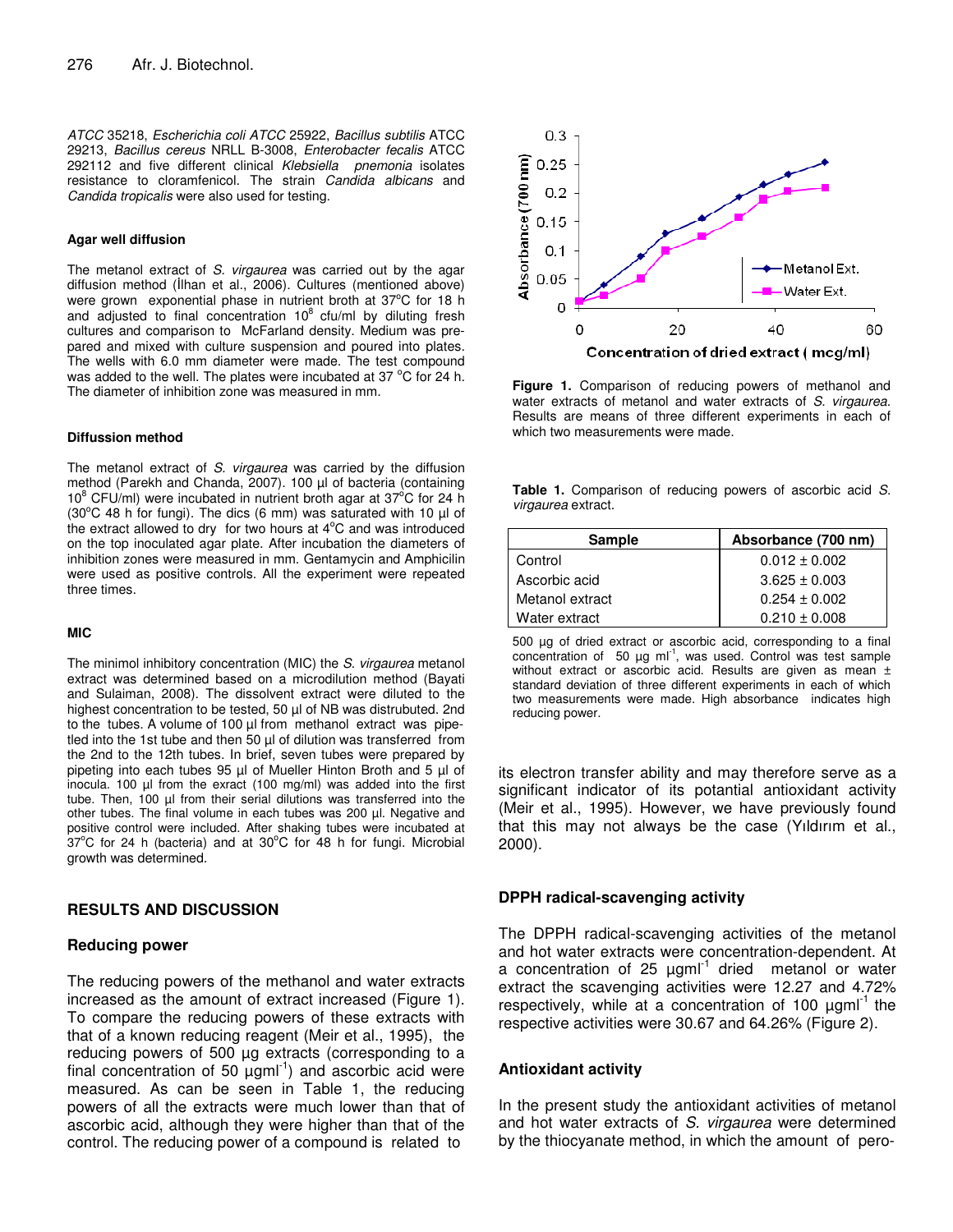

**Figure 2.** Comparison of DPPH radical-scavenging activities of metanol and water extracts of *S. virgaurea*. Results are means of three different experiments in each of which two measurements were made.



**Figure 3.** Antioxidant activity of methanol extracts of *S. virgaurea*. The indicated amounts of dried extract were present in 5 ml of linoleic acid emulsion (0.02 M, PH 7.0). The control was the linoleic acid emulsion without extract. Results are means of three differnt experiments in eac of which two measurements were made.

xides formed in the emulsion during incubation is determined spectrophotometrically by measuring the absorbance at 500 nm. Peroxide oxidies Fe<sup>+2</sup> to Fe<sup>+3</sup> and then this ion reacts with SCN<sup>-</sup> form the FeSCN<sup>+2</sup> complex, which has maximum absorbance at a wavelength of 500 nm.

The presence of lyophilised metanol or water extract at a concentration of 10  $\mu$ gml<sup>-1</sup> in the linoleic acid emulsion was able to reduce the formation of peroxides (Figures 3 and 4). Peroxide formation was measured up to 100 h of incubation, at which stage the absorbance of the control started to decline. However, to compare the antioxidant activities of metanol and water extracts, peroxide formation was also followed in samples containing 15 µgml -1 extract. To show any differences more clearly, the incubation period was extended to 120 h (Figure 5). However, like butylated hydroxytoluene (BHT), the water was able to prevent peroxide formation even for incubation. Hence the most effective antioxidant activity was shown by the metanol extract.

It has been reported that *S. Virgaurea* contains vitamin C and carotenids (Parekh and Chanda, 2007). Vitamin E is known as a reducing agent (Fiedorov, 1985) and may contribute to antioxidant activity by reducing the oxidised state of the phenolic antioxidant compounds. Thus these compounds may be regenerated, allowing their antioxidant capacity to increase (Davies, 1994). Carotenoids have been reported to show chain breaking antioxidant activity (Meir et al., 1995). These compounds are also effective singlet oxygen quenchers (Kalemba, 1998).

Phenolic compounds are called high-level antioxidants because of their ability to scavenge free radicals and active oxygen species such as singlet oxygen, superoxide free radicals and hydroxyl radicals (Davies, 1994). In addition, these compounds act as antioxidants by metal ion chelation(Mortensen and Skibsted, 1997).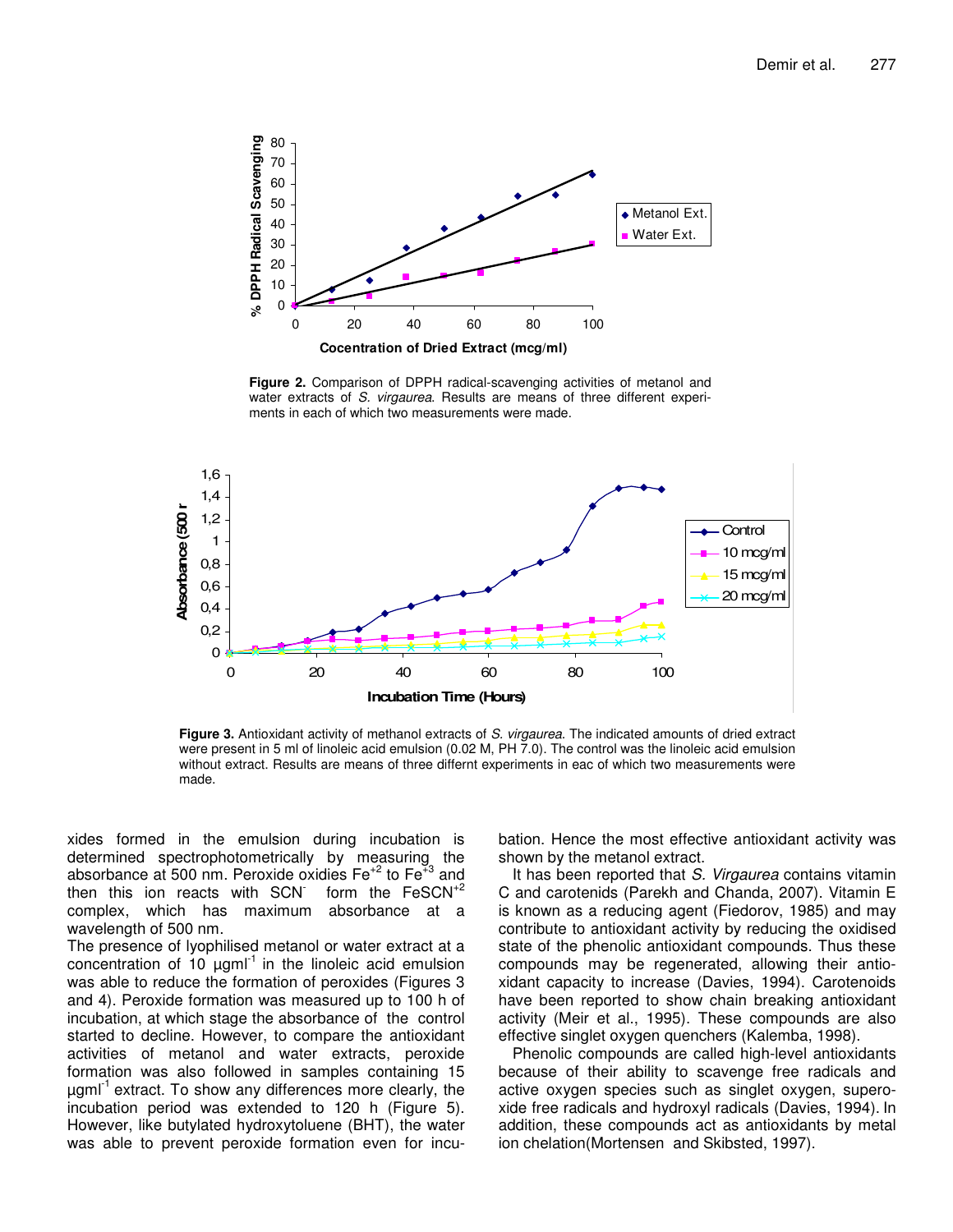|  | Table 2. Antimicrobial activity of methanol extract of S. virgaurea. |  |
|--|----------------------------------------------------------------------|--|
|--|----------------------------------------------------------------------|--|

|                        |                    | Diameter of zone of inhibition (mm) |                 |  |
|------------------------|--------------------|-------------------------------------|-----------------|--|
| <b>Test organism</b>   | <b>Stain No</b>    | <b>Control</b>                      | <b>Methanol</b> |  |
| Staphylococcus aureus  | ATCC 25923         | 30                                  | 15              |  |
| Pseudomonas aeruginosa | ATCC 27853         | 25                                  |                 |  |
| Escherichia coli       | ATCC 35218         | 24                                  |                 |  |
| Escherichia coli       | ATCC 25922         | 24                                  | 10              |  |
| Bacillus cereus        | <b>NRLL B-3711</b> | 30                                  | 15              |  |
| Enterobacter fecalis   | ATCC 292112        | 30                                  | 20              |  |
| Klebsiella pnemonia    | 12                 | 25                                  |                 |  |
| Klebsiella pnemonia    | 70                 | 30                                  |                 |  |
| Klebsiella pnemonia    | 84                 | 30                                  |                 |  |
| Klebsiella pnemonia    | 35                 | 25                                  |                 |  |
| Klebsiella pnemonia    | 53                 | 27                                  |                 |  |



**Figure 4.** Antioxidant activity of water extracts of *S. virgaurea.* The indicated amounts of dried extract were present in 5 ml of linoleic acid emulsio (0.02 M, pH 7.0). The control was the linoleic acid emulsion without extract. Results are means of three different experiments in each of which two measurements were made.

As briefly outlined above, various compounds may use different mechanisms to act as antioxidants. The aim of this study was to determine the total antioxidant activity of *S. virgaurea* extracts, and we did not attempt to identify the specific antioxidant mechanisms involved. We suggest that the main compounds responsible for antioxidant in the metanol and water extracts could be mainly phenolic compounds. We have to keep in mind that the total antioxidant activity of each of the extracts is the sum of the individual activities of each of the compounds present, and also that these compounds might have synergistic effects. Kalemba (1998) reported that the steam-distilled essential oil of *Solidago*. constituents are  $\alpha$ -pinene, myrcene,  $\alpha$ -pinene, limonene, sabinene and germacrene-D.

The 300 mg extract showed antimicrobial activities against *E. fecalis*, *S. aureus* and *B. cereus* (Table 2). The



**Figure 5.** Comparison of antioxidant activities of metanol, water extracts of *Solidago virgaurea* with butylated hydroxytoluene (BHT). Each test sample contained 15  $\mu$ g ml<sup>-f</sup> dried extract or BHT in 5 ml of linoleic acid emulsion (0.02 M, pH 7.0). The control was the linoleic acid emulsion without extract. Results are means of three different experiments in each of which two measurements were made.

MIC valaues was 50 µgml<sup>-1</sup> against bacteria which are tested. Maximum antibacterial activity was against *E. fecalis*. Methanol extract of *S virgaurea* did not showed any significant activity for *E. coli*, five *K. pnemonia* isolates and *P. aeroginosa*. The activity was effective against Gram positive bacteria compared to Gram negative bacteria. Thiem and Goslinska (2002) found that the extract of *S. virgaurea* from micropropagated showed a moderated antimicrobial activity.

## **Conclusıons**

In the present study it was found that metanol and water extracts of *S. virgaurea* show antioxidant activity. It has